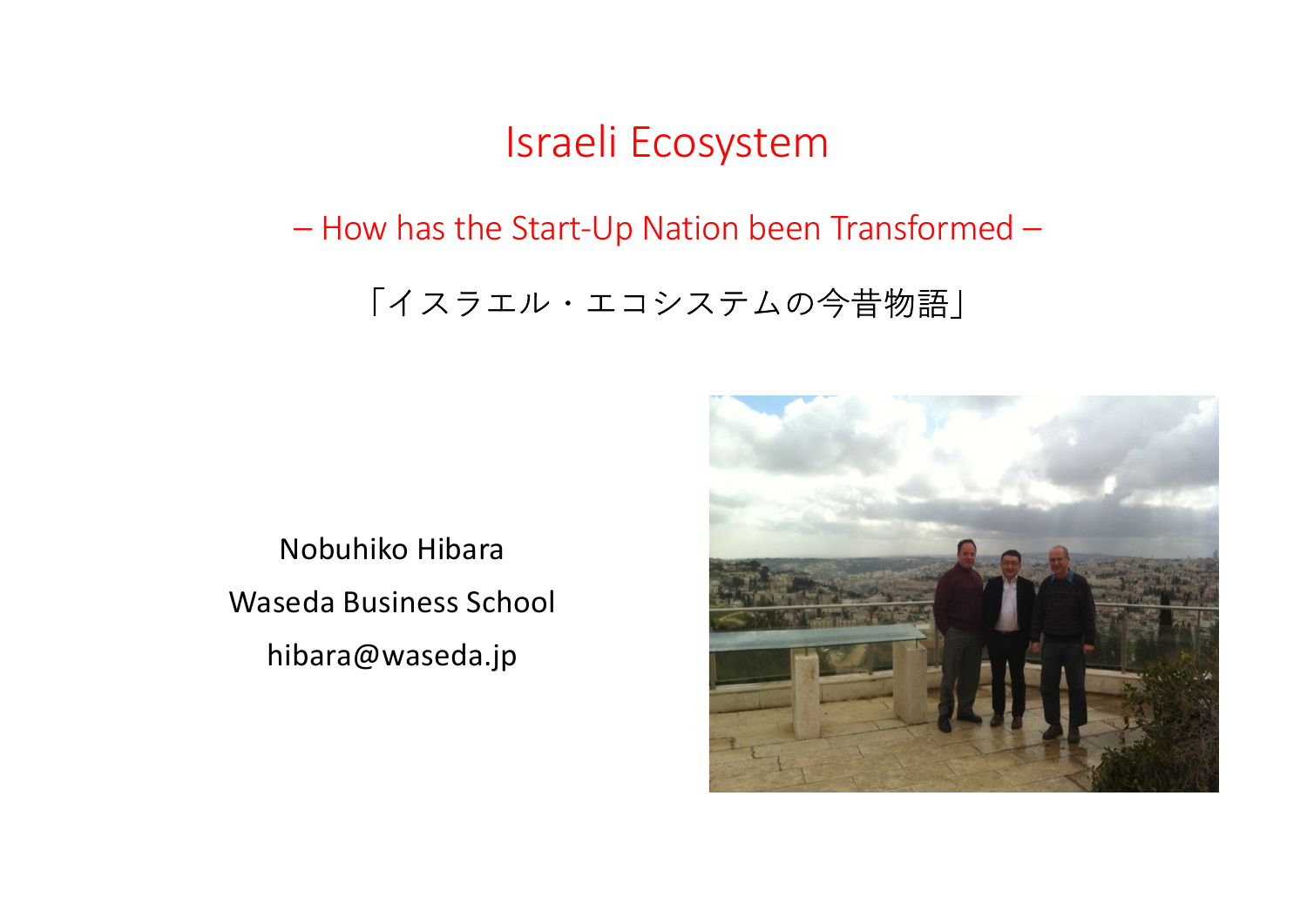

研究室のweb site [http://hibara-wbs.co](http://hibara-wbs.com/)m/ E[mail: hibara@wased](http://waseda.jp)a.jp



樋原伸彦(ひばら・のぶひこ)

略歴:東京大学教養学部教養学科(国際関係論)卒業、東京銀行<br><u>(</u>現・三菱東京UFJ銀行)入行。世界銀行コンサルタント、通商産業省 △元一三条尖尖し:第1% 余斗。これ系斗元(チョンチョウズ)<br>通商産業研究所(現・経済産業省経済産業研究所)客員研究員、米コ ロンビア大学ビジネススクール日本経済経営研究所助手、カナダ・サ スカチュワン大学ビジネススクール助教授、立命館大学経営学部准教 授を経て、2011年から現職。米コロンビア大学大学院でPh.D.(経済学)を 取得。 早稲田大学イノベーション・ファイナンス国際研究所所長。専 ⾨はイノベーションのためのファイナンス。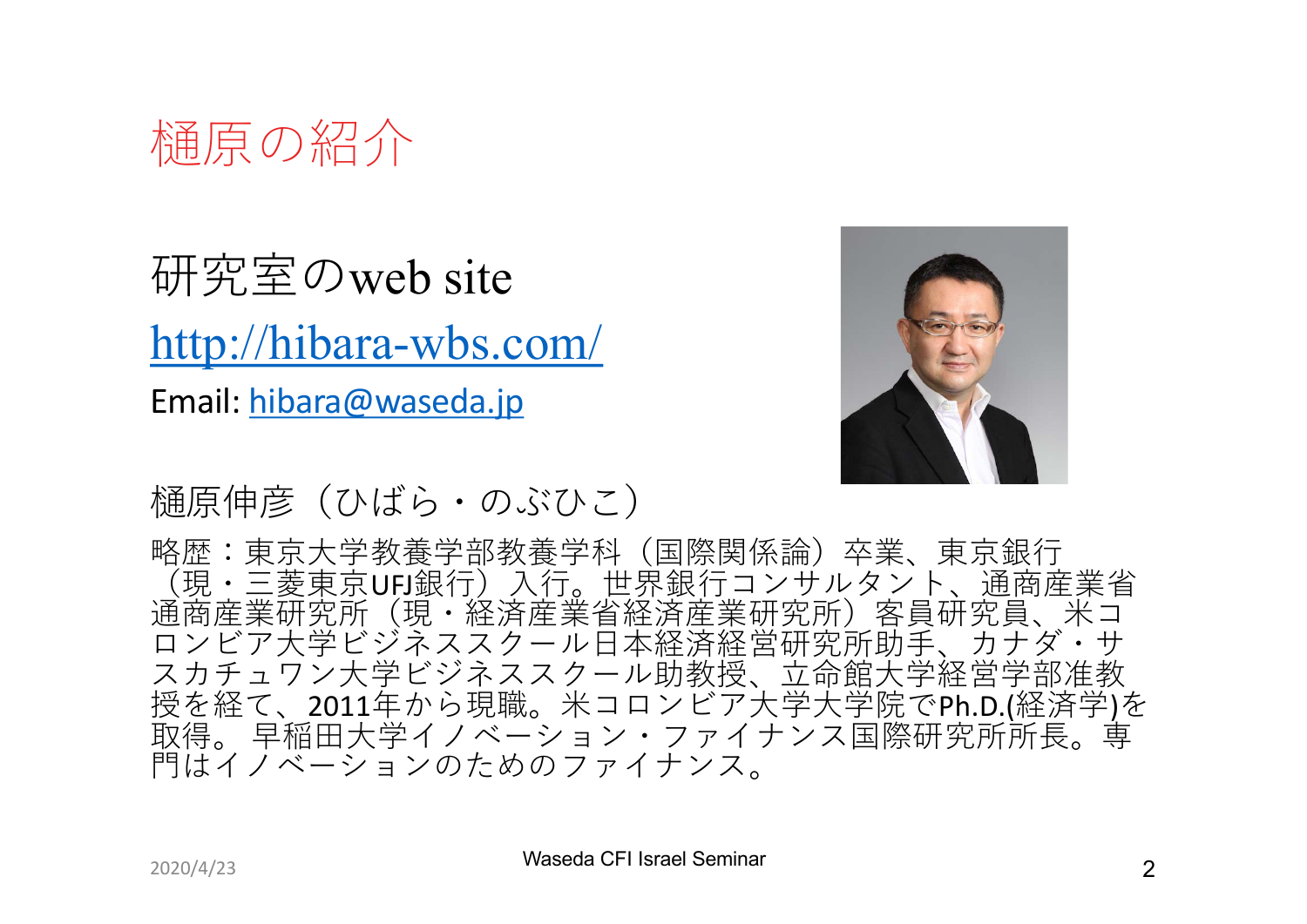## 樋原の最近やってること、関心事

⼤きく申し上げると、

### Innovation x Finance

より個別的には、以下

- 創薬, Medical Devices, Other Life Science Businesses
- AI, Data Analysis
- FinTech(ブロックチェーン技術、Bitcoinなどの仮想通貨)
- 注目している場所は、イスラエル、シリコンバレー、San Diego、ベル<br>サン(独)等々
- CVC(Corporate Venture Capital)
- ハイブリッド・ファンドの政治経済学
- 社内政治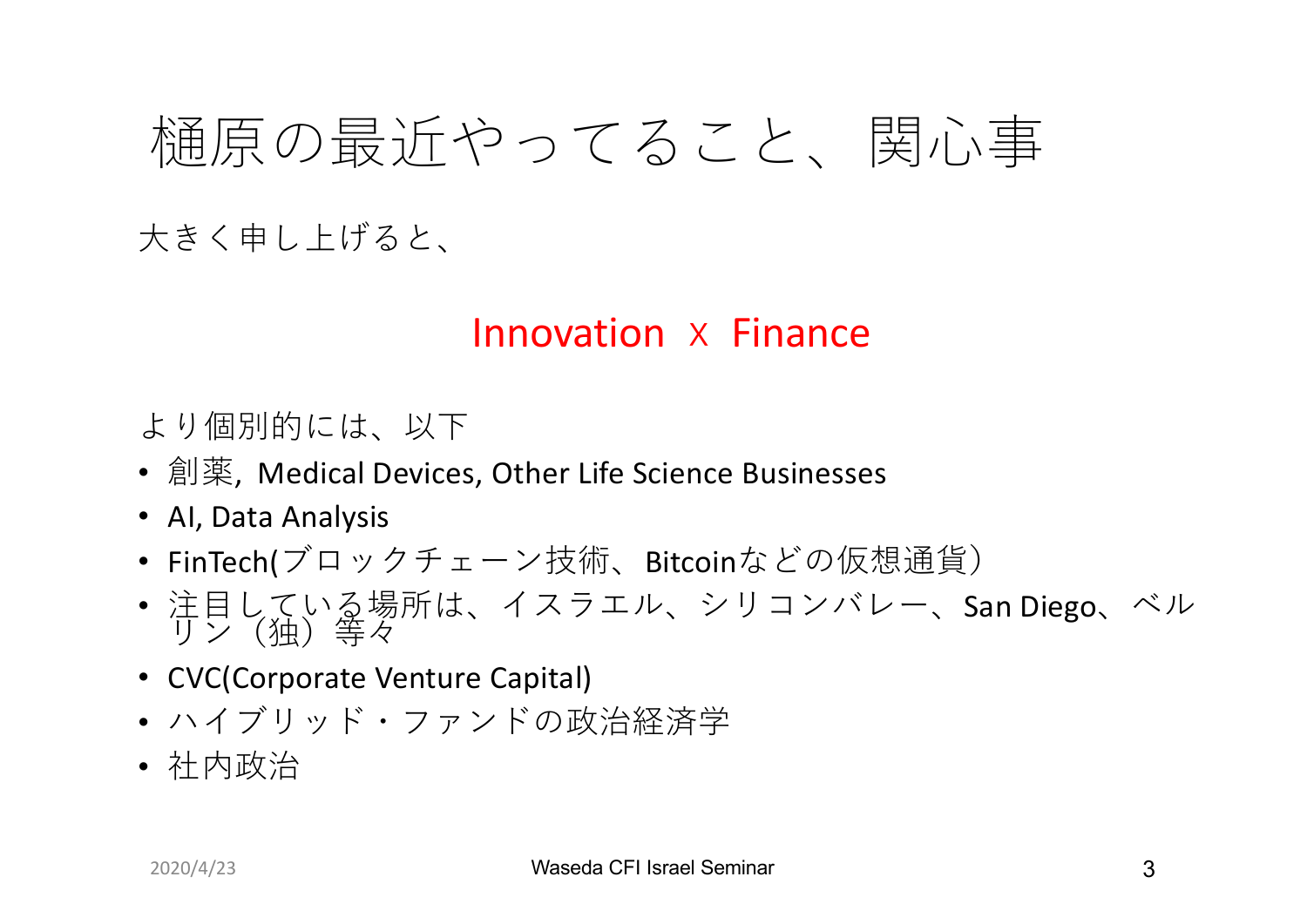## Transformation Process

- **1. Existing conditions in Israel before 1980s**
- **2. Emergence of Entrepreneurship in Israel**
- **3. Financial Initiatives during the 1990s**
- **4. Right Now: "Bio-Convergence" Ecosystem Emerged**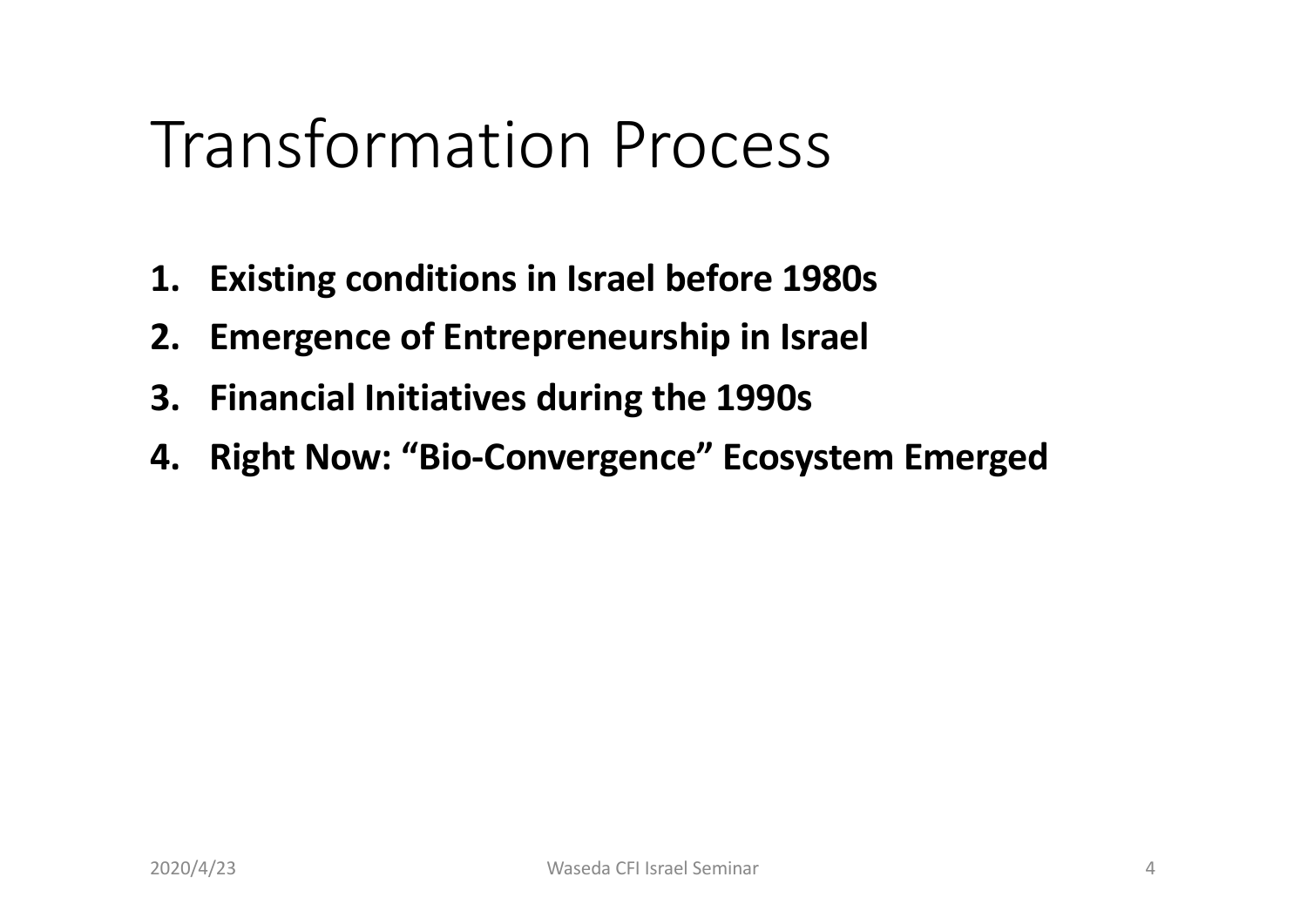### Existing conditions in Israel before 1980s

- Socialist Environment
- Strong Labor Union
- Only just more than half population paid tax
- Existing Big Company Group("20 Tycoons") dominated the traditional business sector such as commercial banking, mass media, and infrastructure ones.
- Liquidity in labor markets was quite low.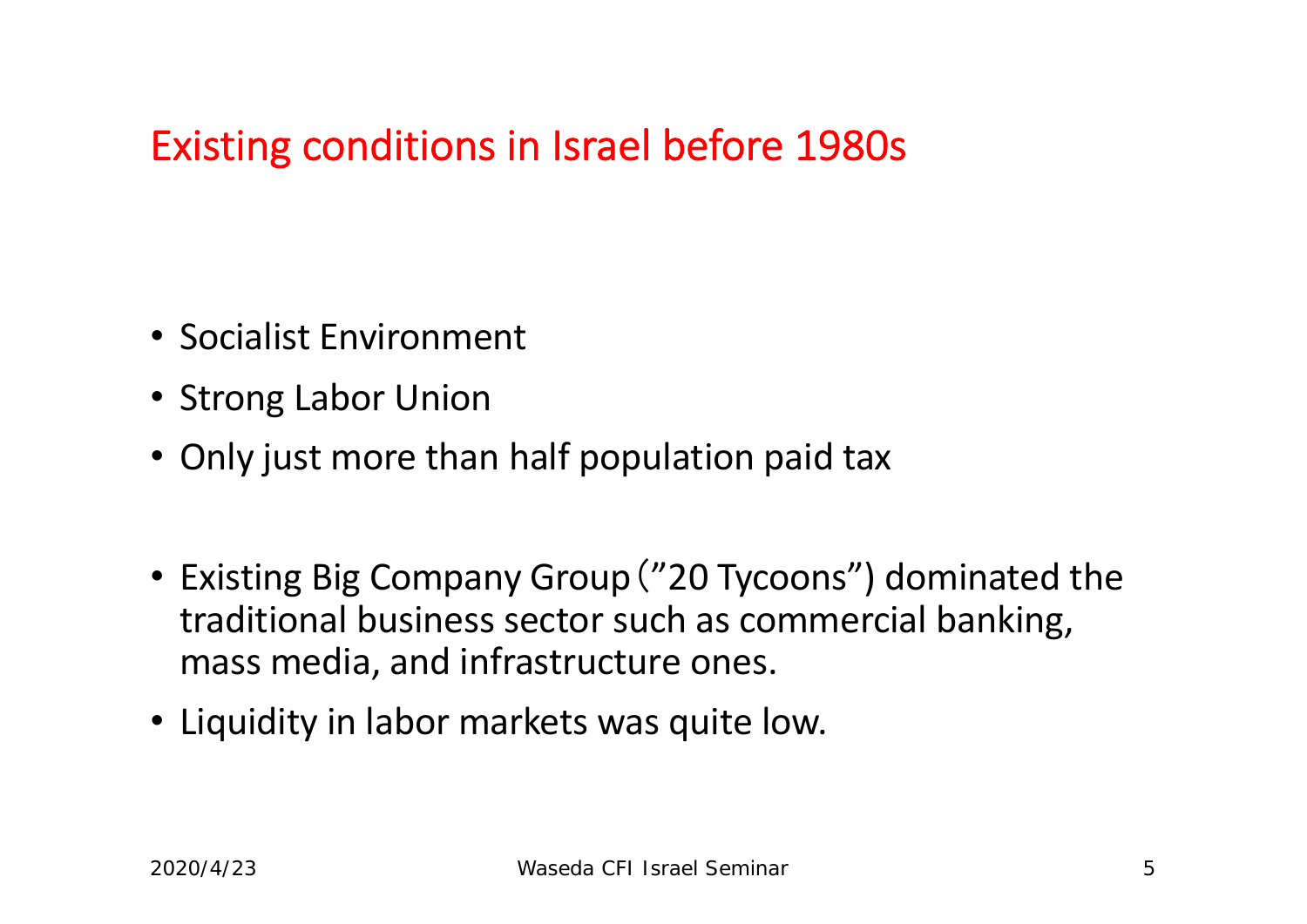Israeli Generations in Transition

- $1<sup>st</sup>$  generation who had settled just after the WWII.
- 2<sup>nd</sup> generation (around the age of 80s) Worked hard in the existing sectors.
- 3<sup>rd</sup> generation (around the age of 50s) Changes started.
- 4<sup>th</sup> generation (under the age of 40s) They started to enjoy the good part of the Western Economies' features. Everybody have "Backpackers!" experience before they got into college.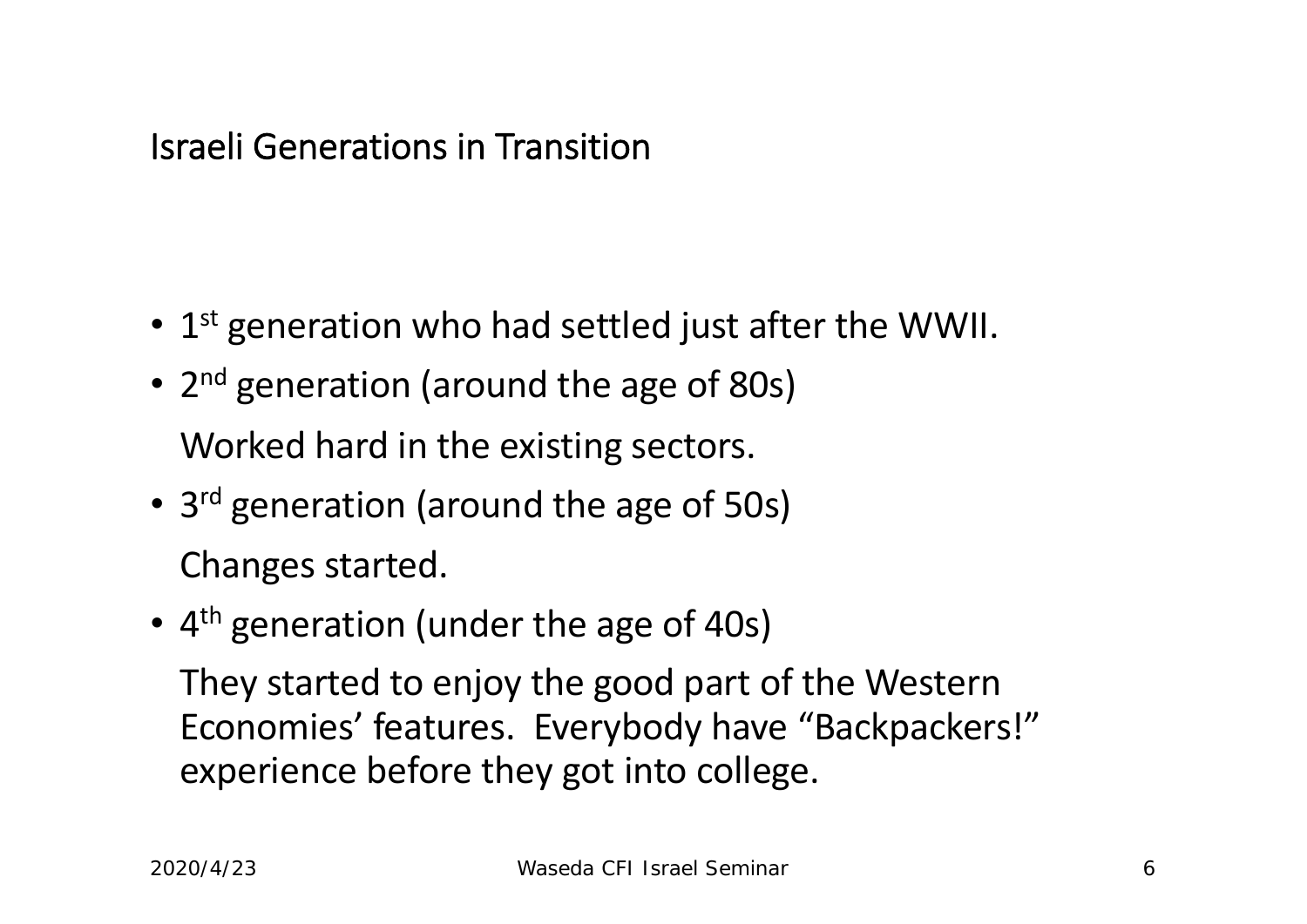### Emergence of Entrepreneurship in Israel

#### *Personality Aspects*

- Mandatory military service (before college)
	- $\rightarrow$  networking and creativity
- Backpacking around the world and then entering undergraduate school around the middle 20s.
- Joining big corporations would NOT look so sexy to the young people.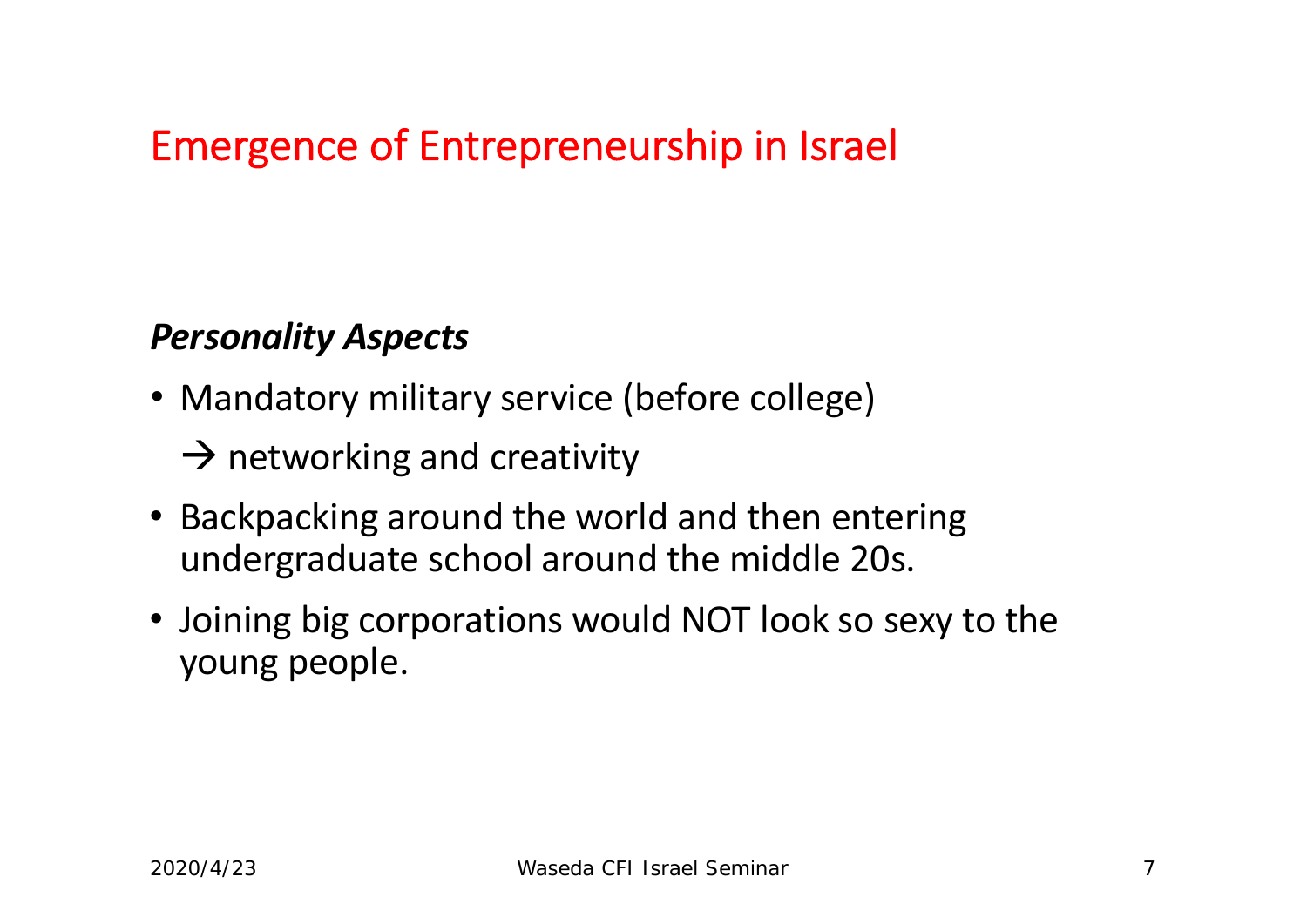### Emergence of Entrepreneurship in Israel

#### *Environmental Pillars*

- Geopolitical situation
- Constant perception of safety risks ID no., gas masks, shelters, etc…

 $\rightarrow$  the value of spending a day may be more worth than in other countries.

• Diversity and Mixture in population (particularly in the 3<sup>rd</sup> and 4<sup>th</sup> generation)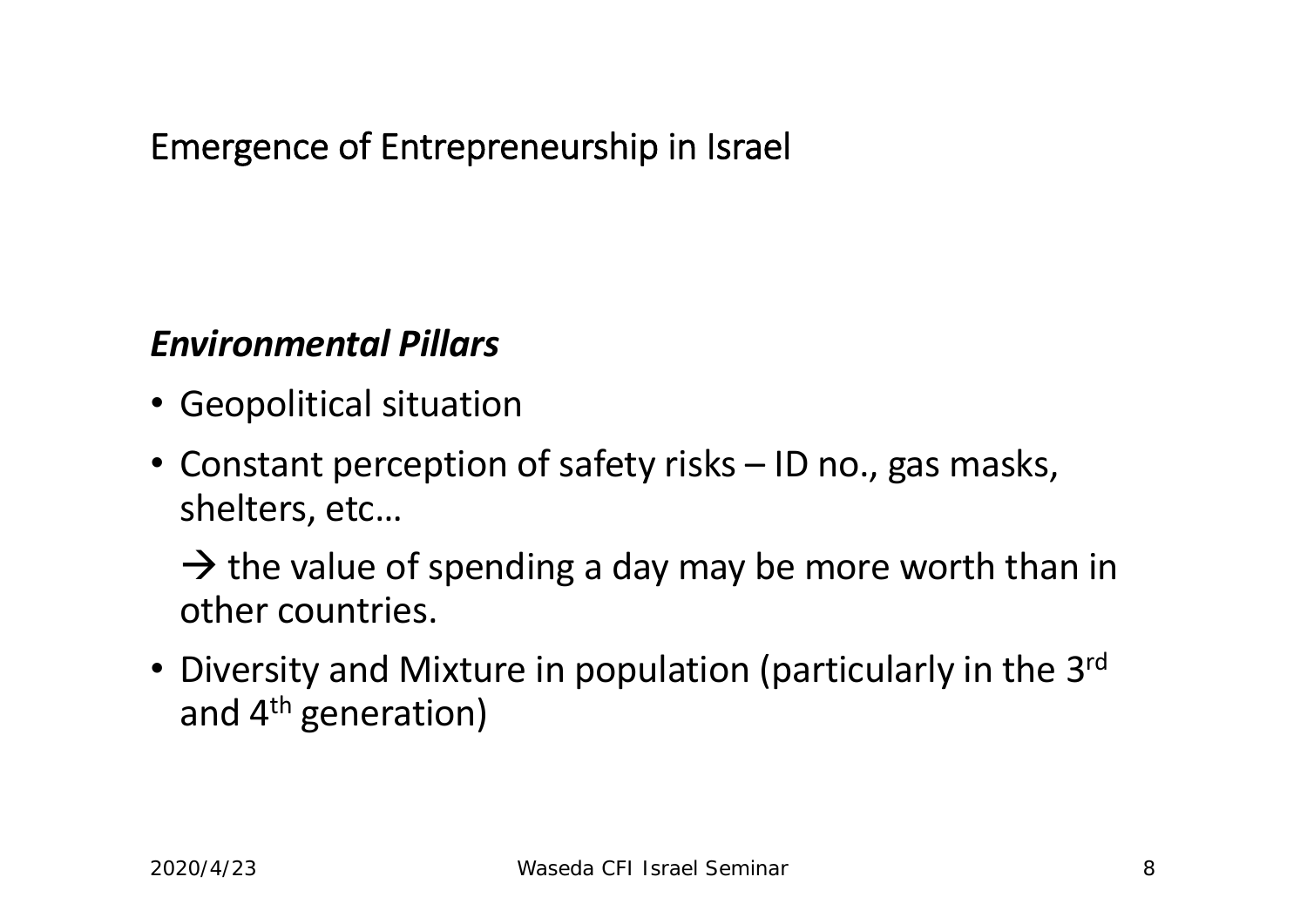Emergence of Entrepreneurship in Israel

#### *Financial conditions*

• Very favorable in the 1990s.

-- Note that "*Start-up Nation*" by Dan Senor and Saul Singer (2009) emphasized the two things:

- 1) Mandatory military service
- 2) Immigration from the former Soviet Union countires.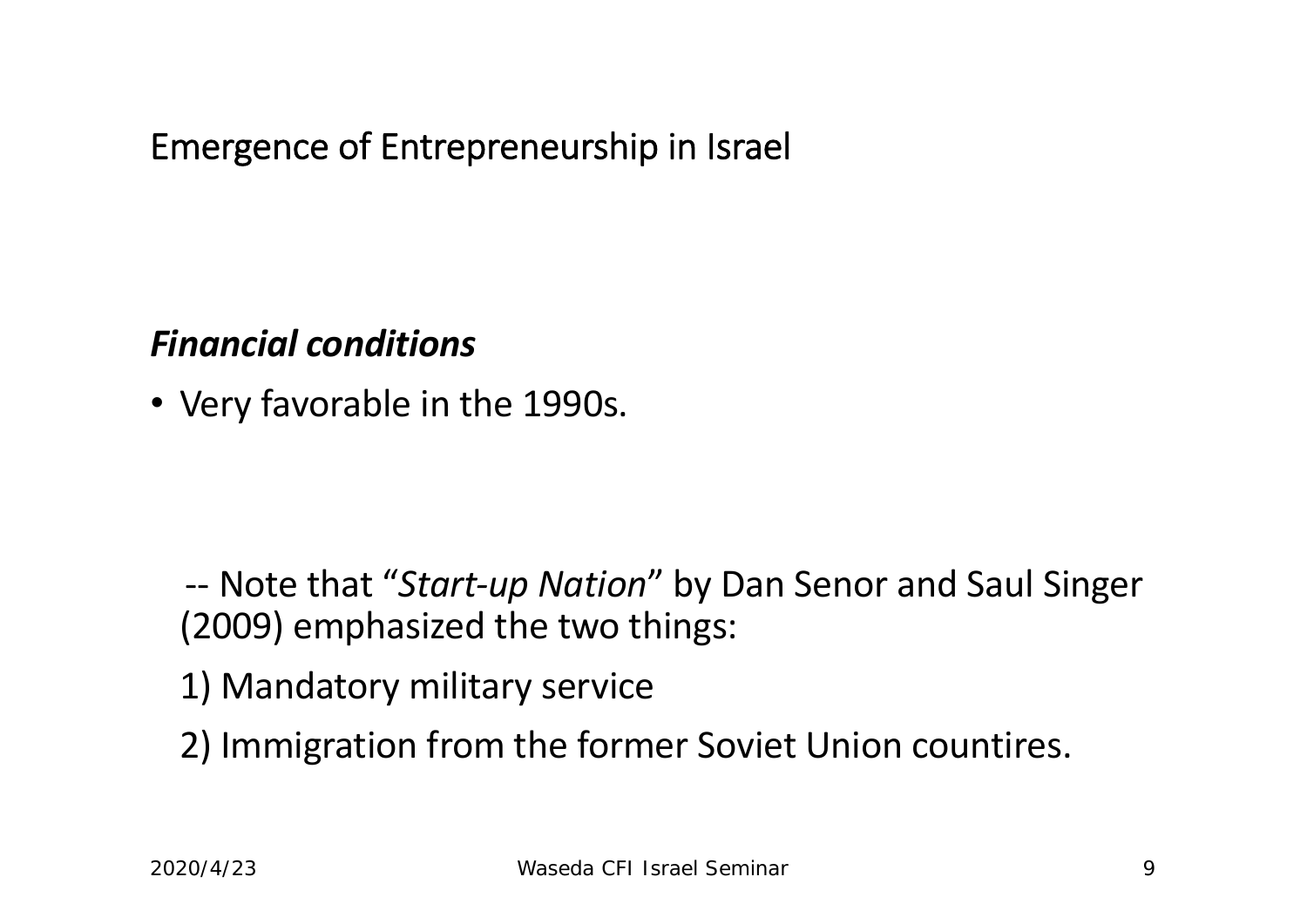### Financial Initiatives during the 1990s



#### **Yozma funds**

Yigal Erlich, a founder of Yozma funds: "I just did right things at right time."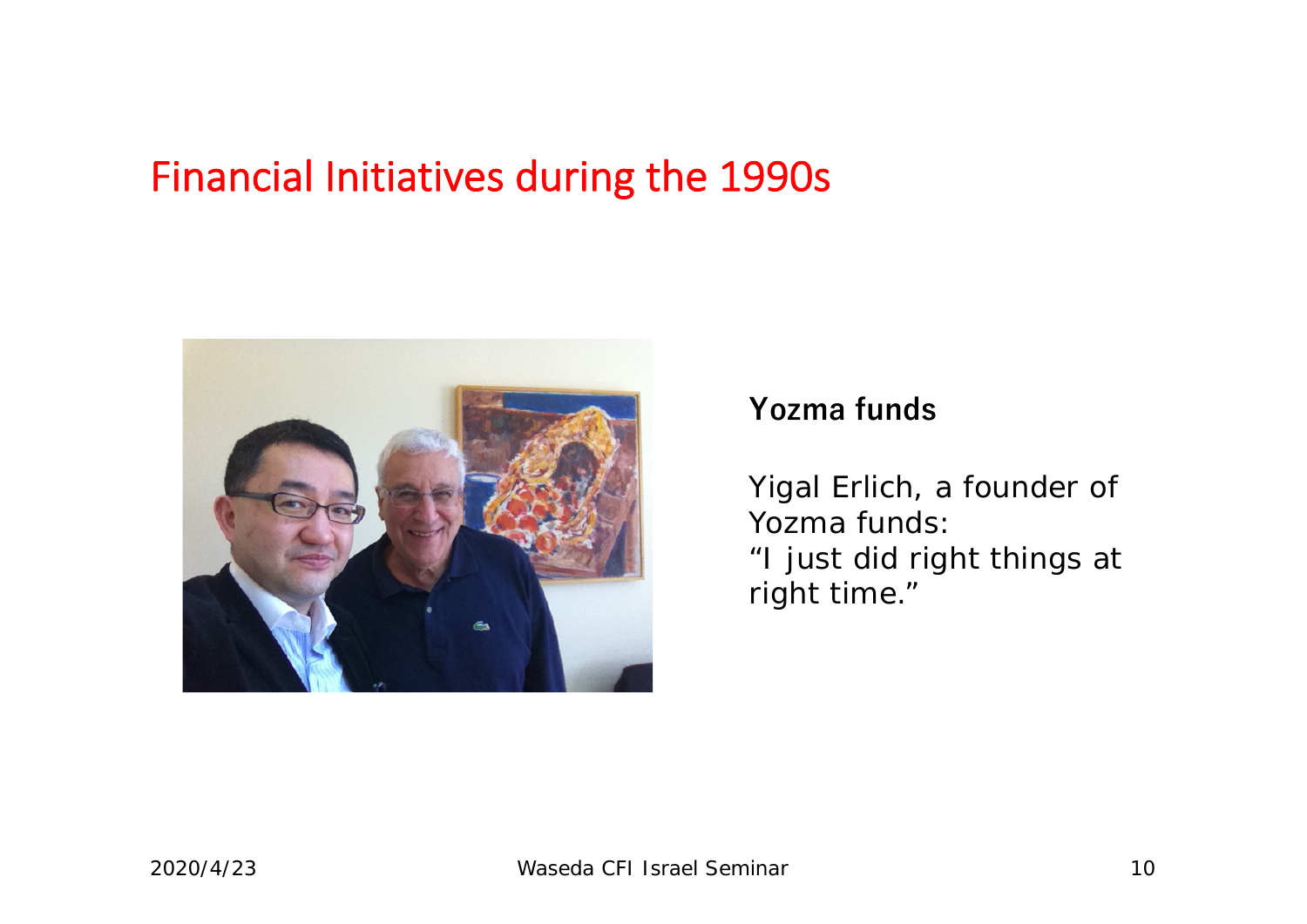## VC Fund Basic Structure



EN: Entrepreneur VC: Venture Capital Fund INV: Investors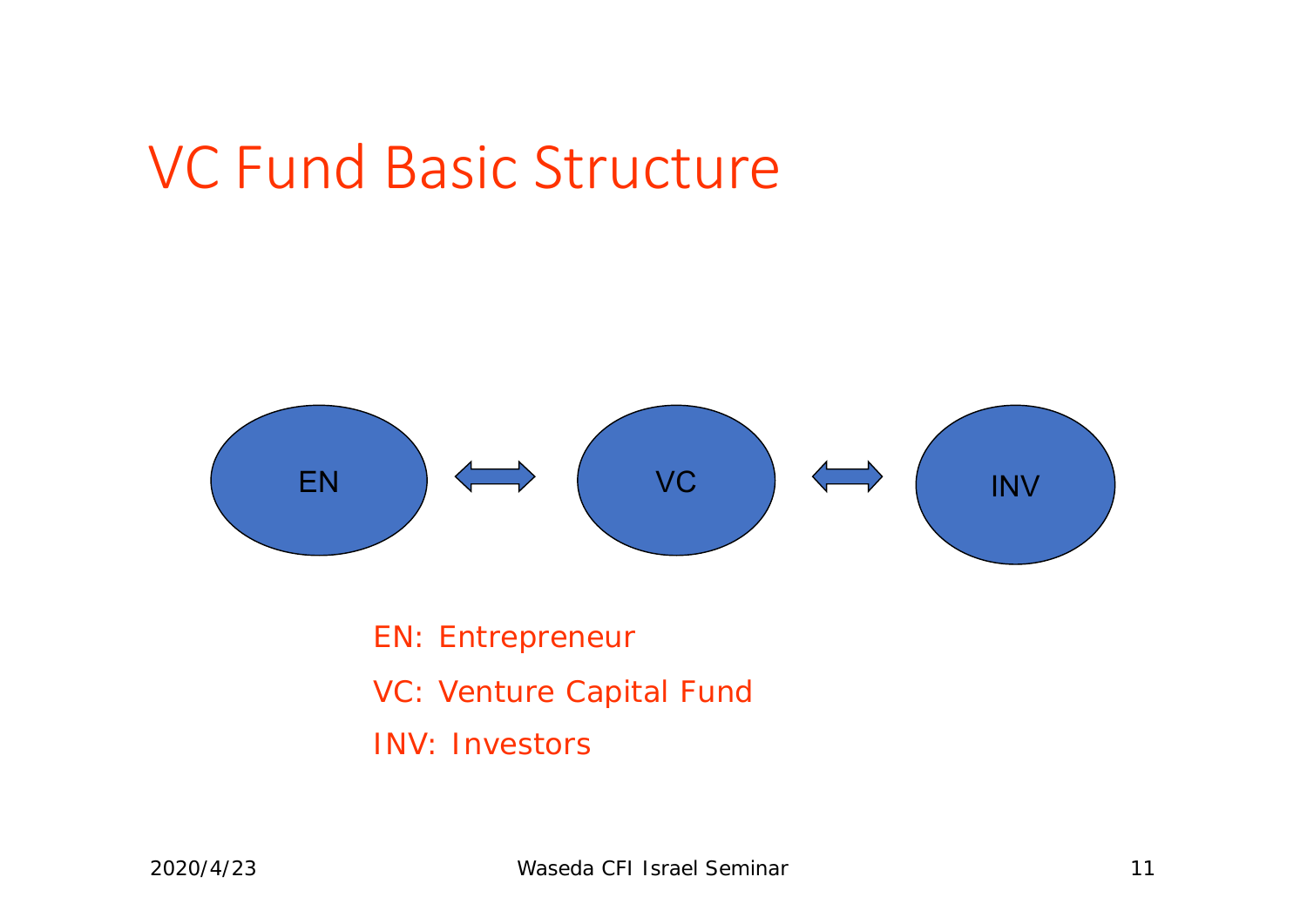## Hybrid Fund

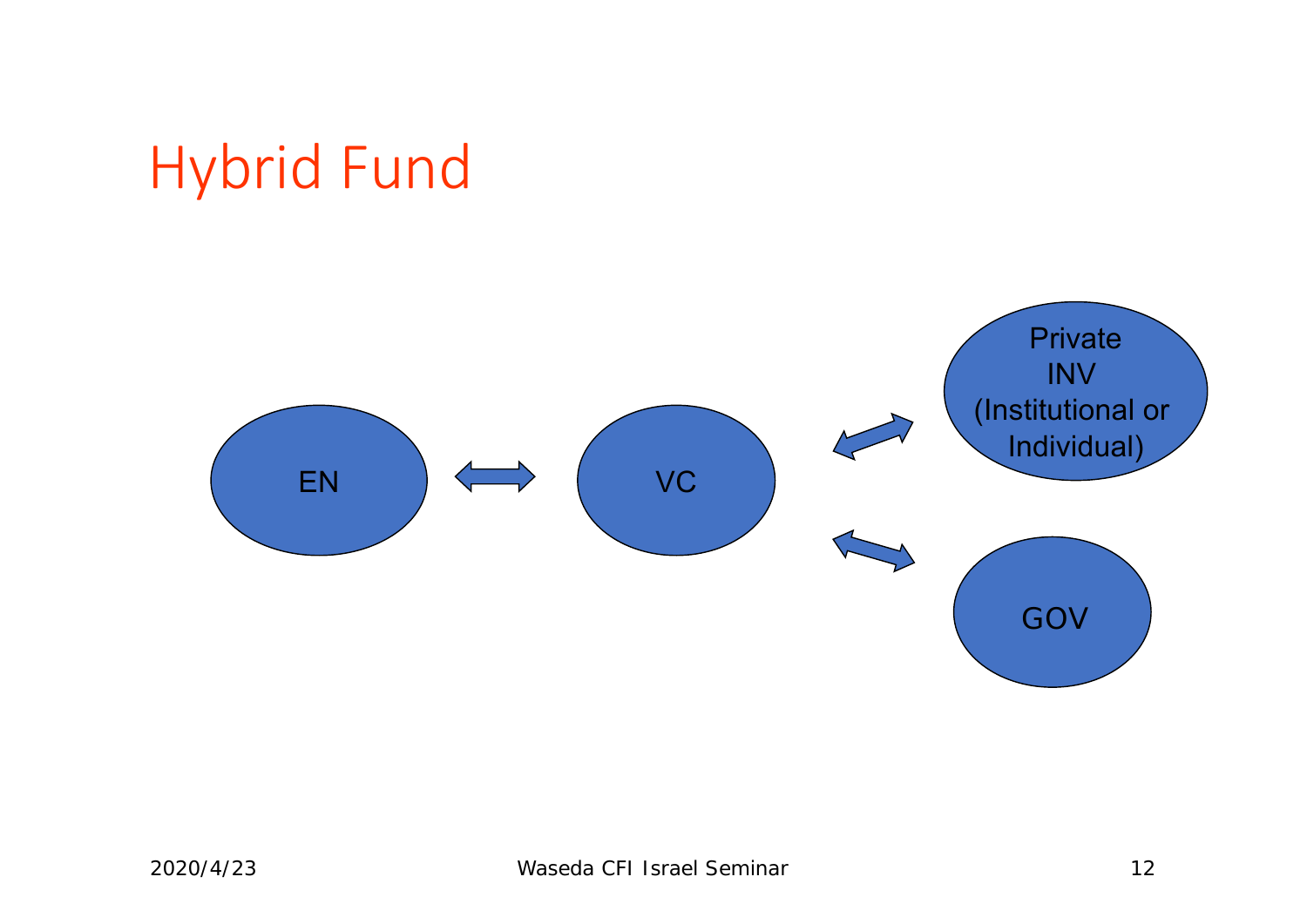## Yozma

- In 1993 Israeli government established fund-of-funds Yozma (Hebrew for "Initiative").
- Each drop-down fund got money from both foreign investors and local institutions.
- Each fund had to raise a minimum of \$12M from private investors. Government investment are not allowed to invest more than \$8M per fund.
- Each fund must provide private investors with a 5 year option to buy the government shares.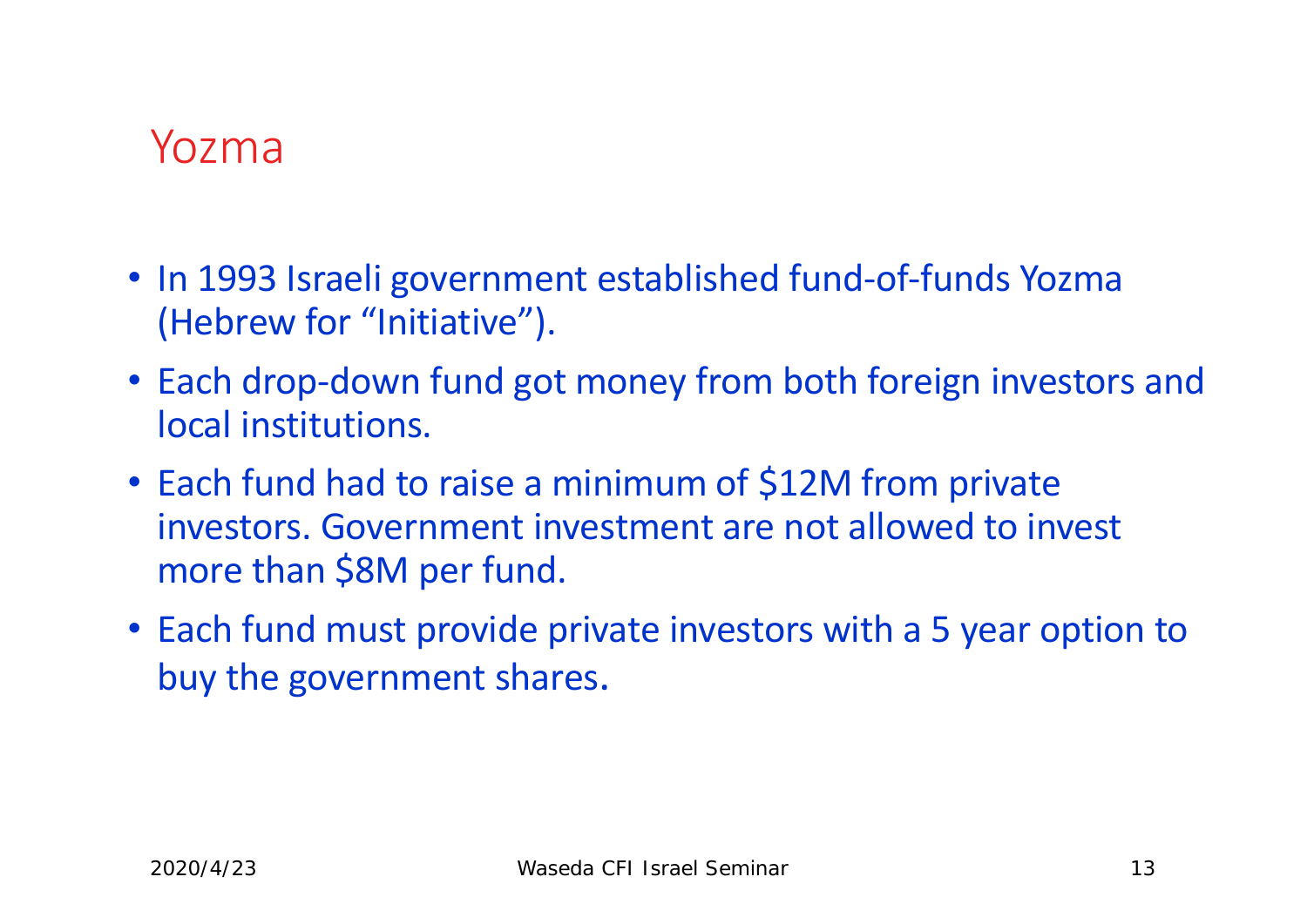## Yozma - Israeli Experience

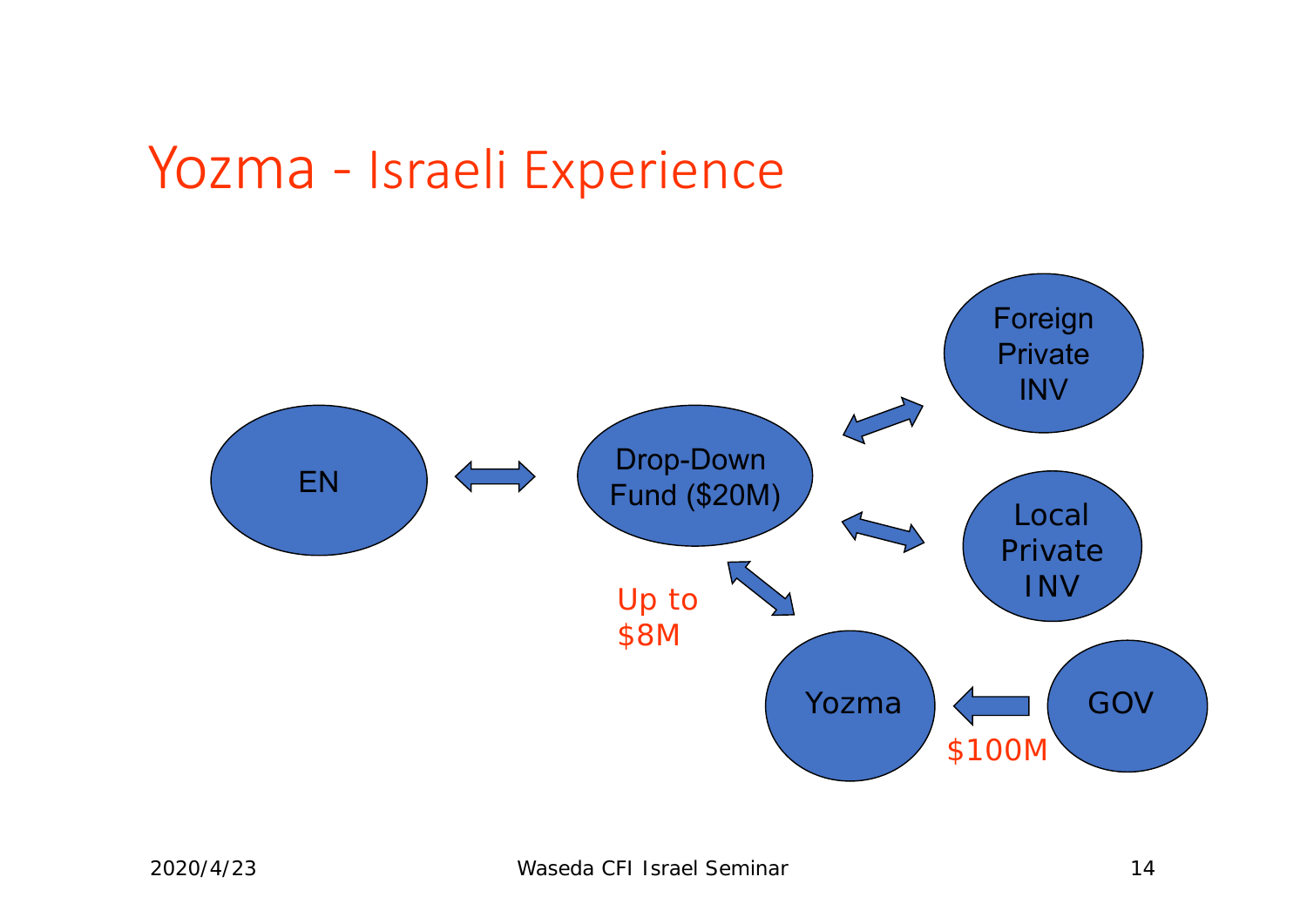Reasons for the Success

- "We did NOT have *any* thing. ―> Foreign LPs did play the most important role.
- Right timing! (Established in the early 1990s.)
- Succeeded in convincing Government sector to activate right and flexible innovation policies.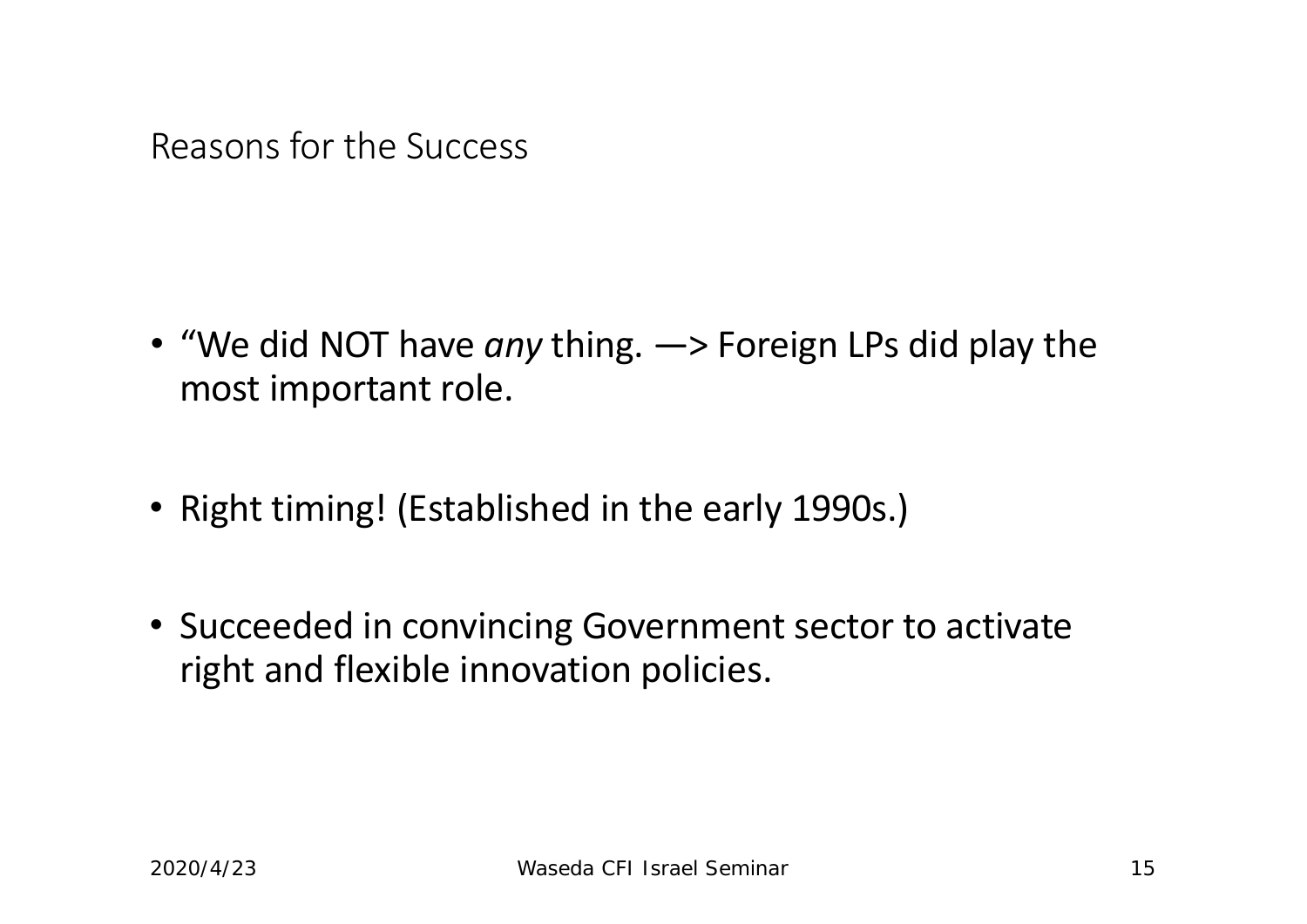New Fund Initiatives in the Bio-Pharma sectors

- Background: VC investment in these sectors was not so good…..
- Government Backed Israeli Bio-Technology Fund
	- -- The Government prepared U\$220 million for its fund investment as LP.
	- -- Downside protection to private LPs was designed.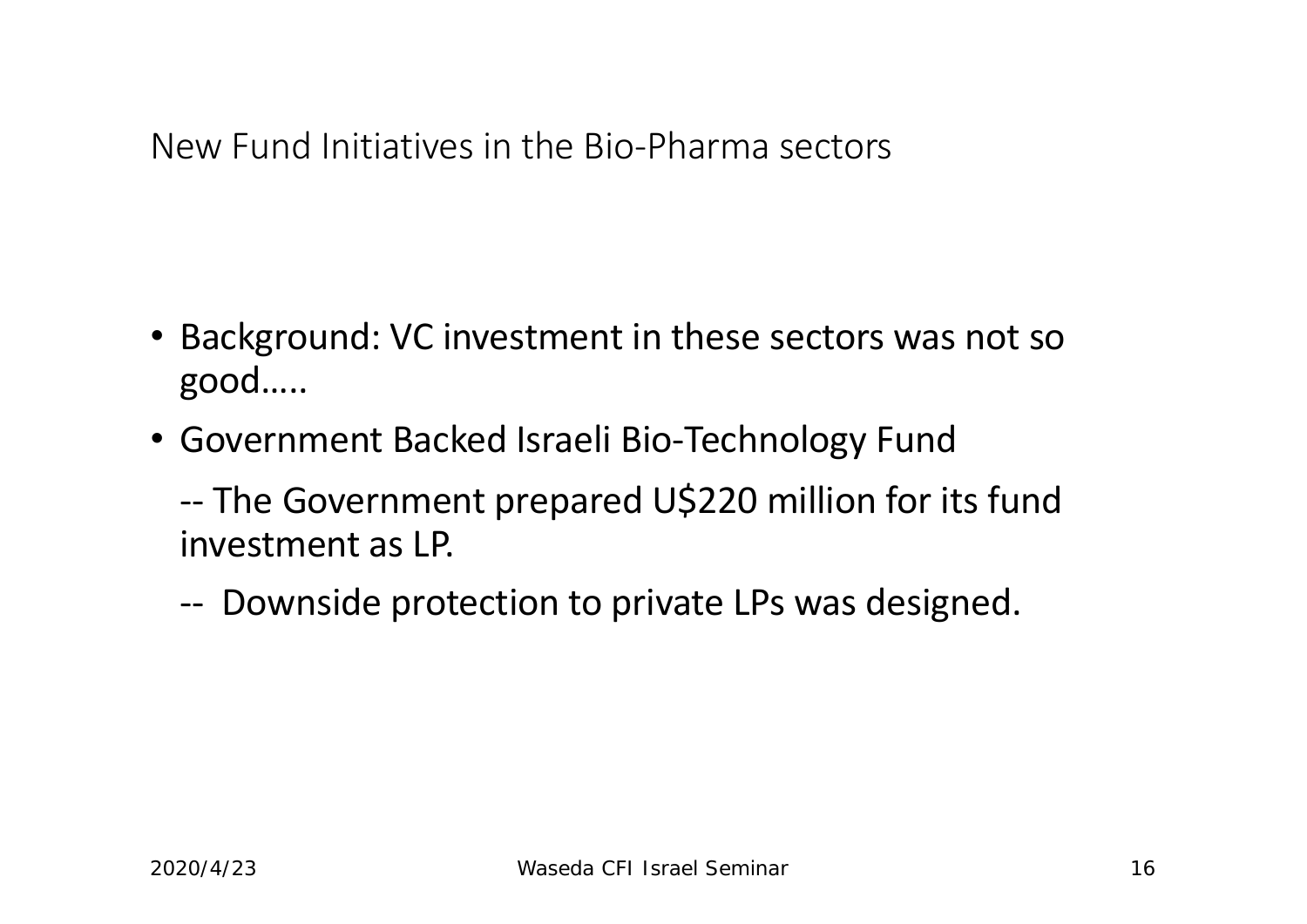### Right Now: "Bio-Convergence" Ecosystem Emerged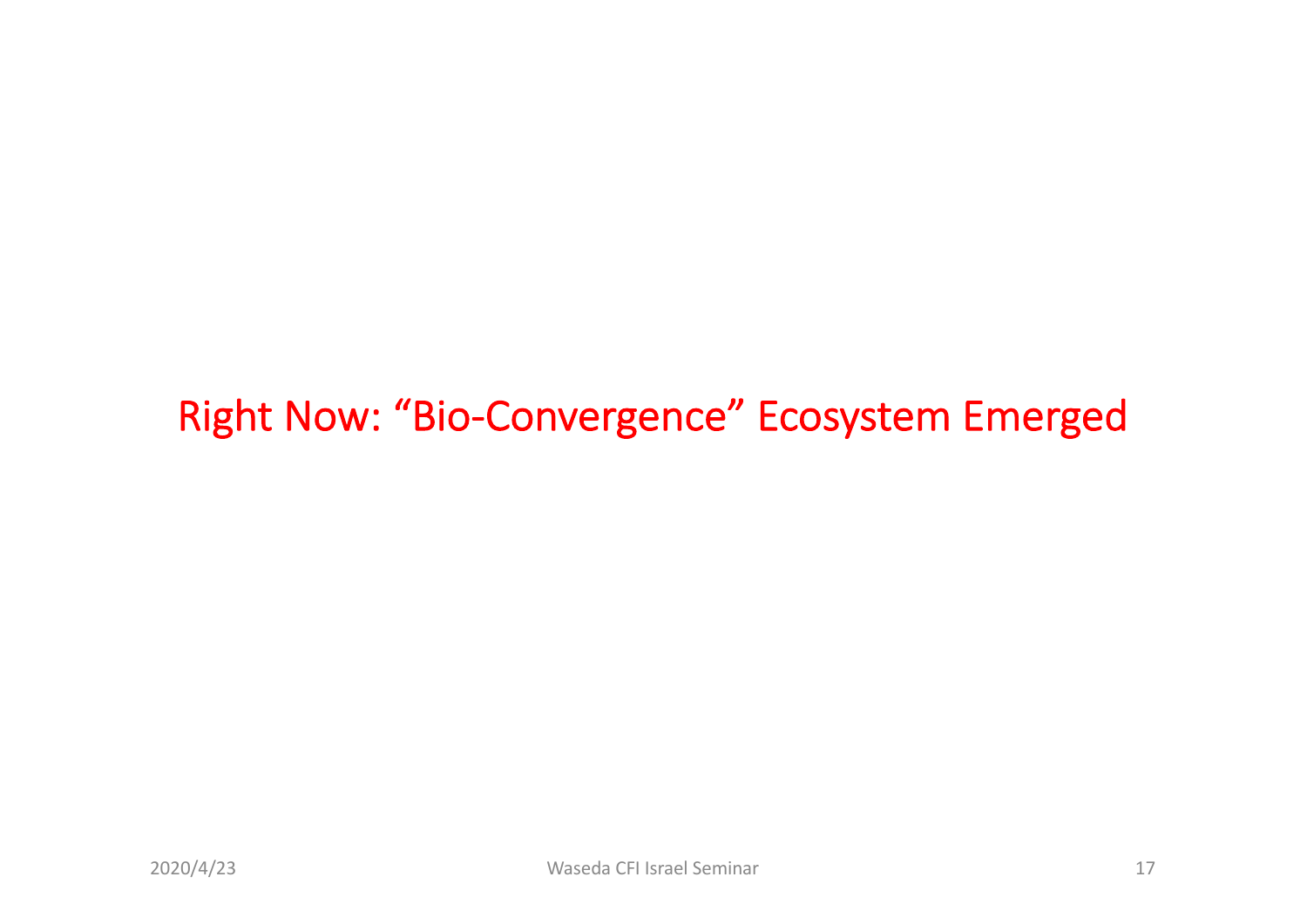# ICT to Bio-Convergence

- $\bullet$  Al
- Data Science
- Digital Health
- Medtech
- Dynamism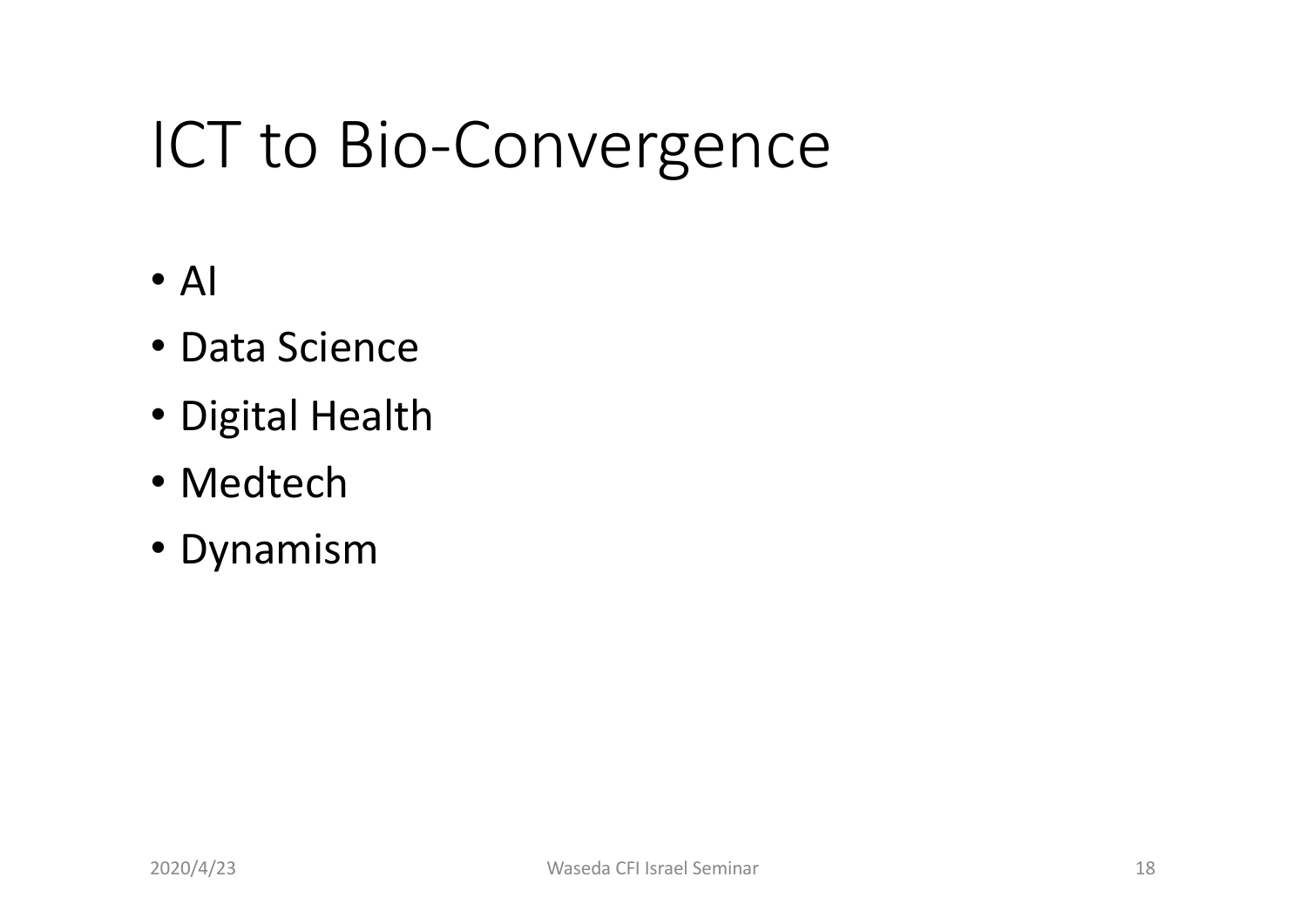Hybrid fund (supported by Government policies) to Private fund (supported by Corporates)

- Serial Entrepreneurs
- Accumulated human resources
- Ample supply of money
- Government initiatives to private initiatives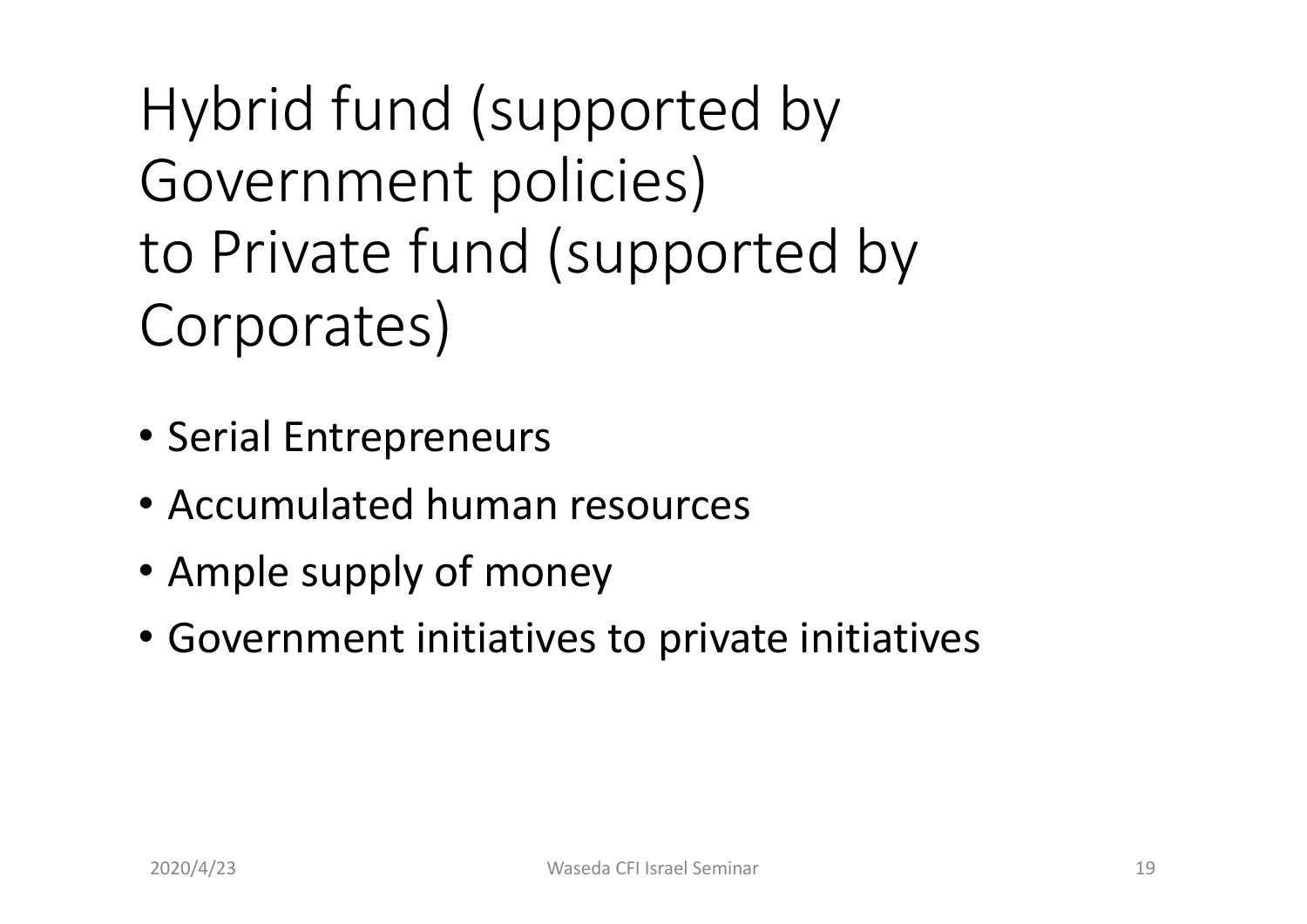# Capabilities of the Israeli Ecosystem

• Network capabilities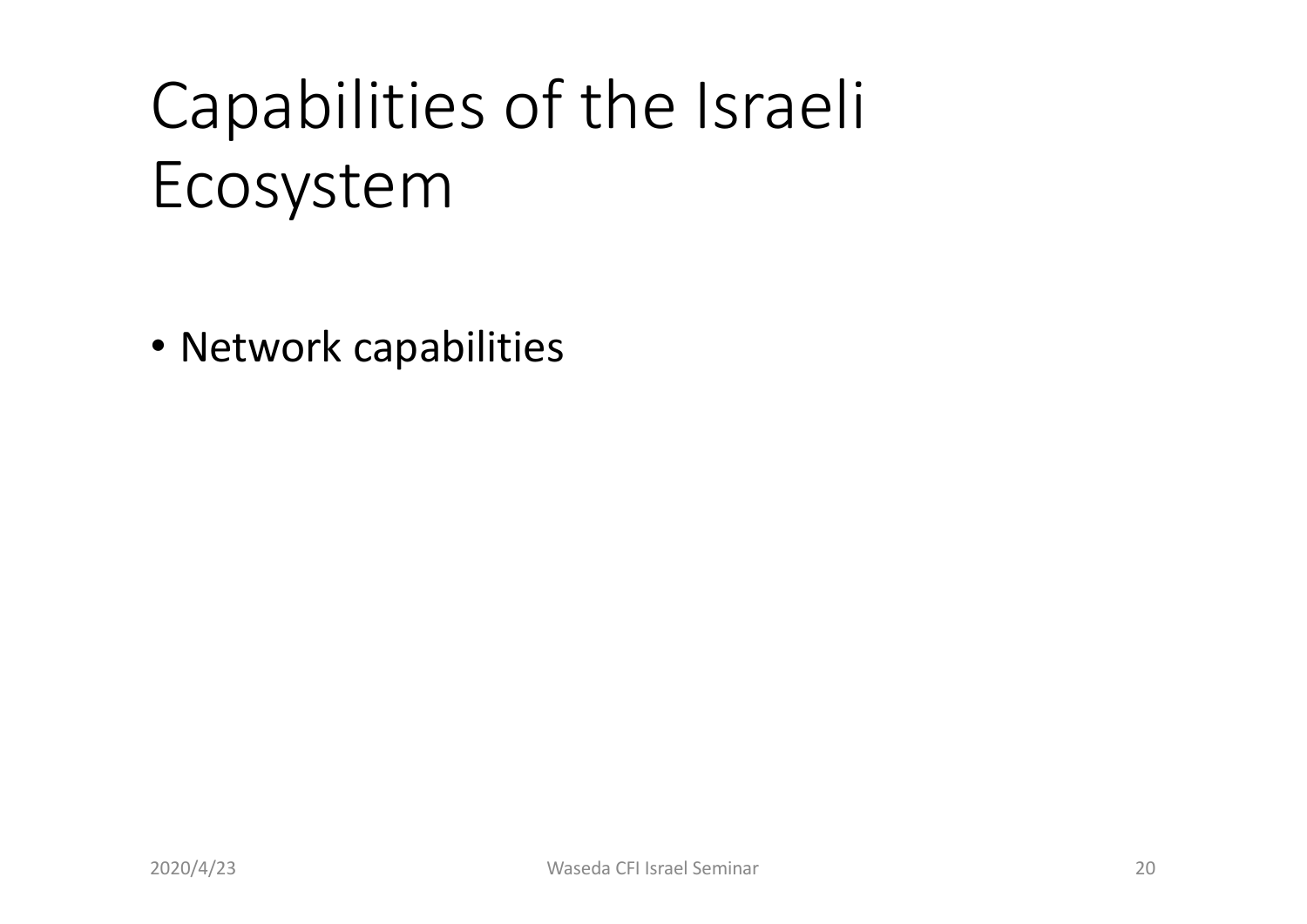## Start-Up Nation Central

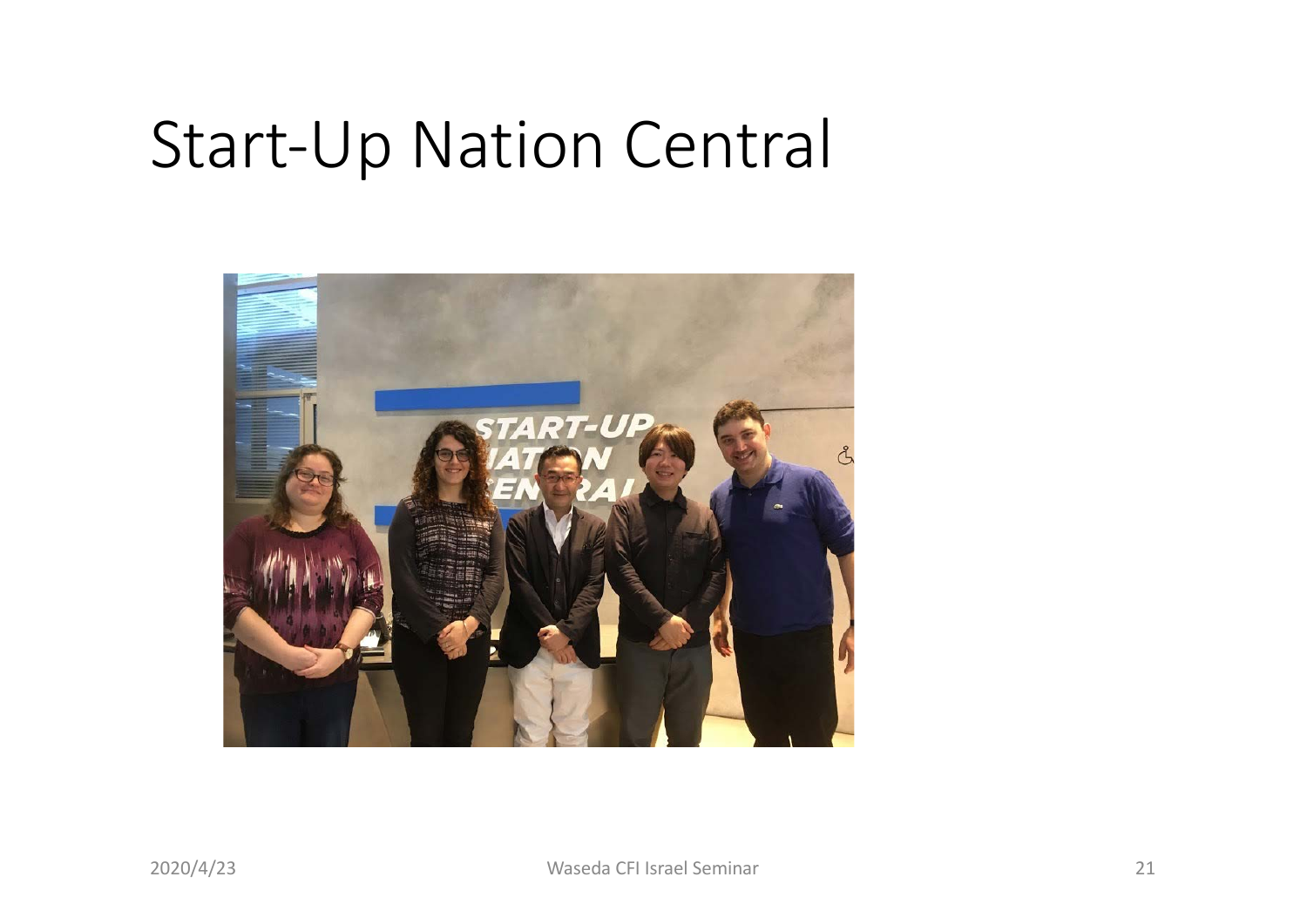# Hebrew University of Jerusalem: New Tech Park Initiatives

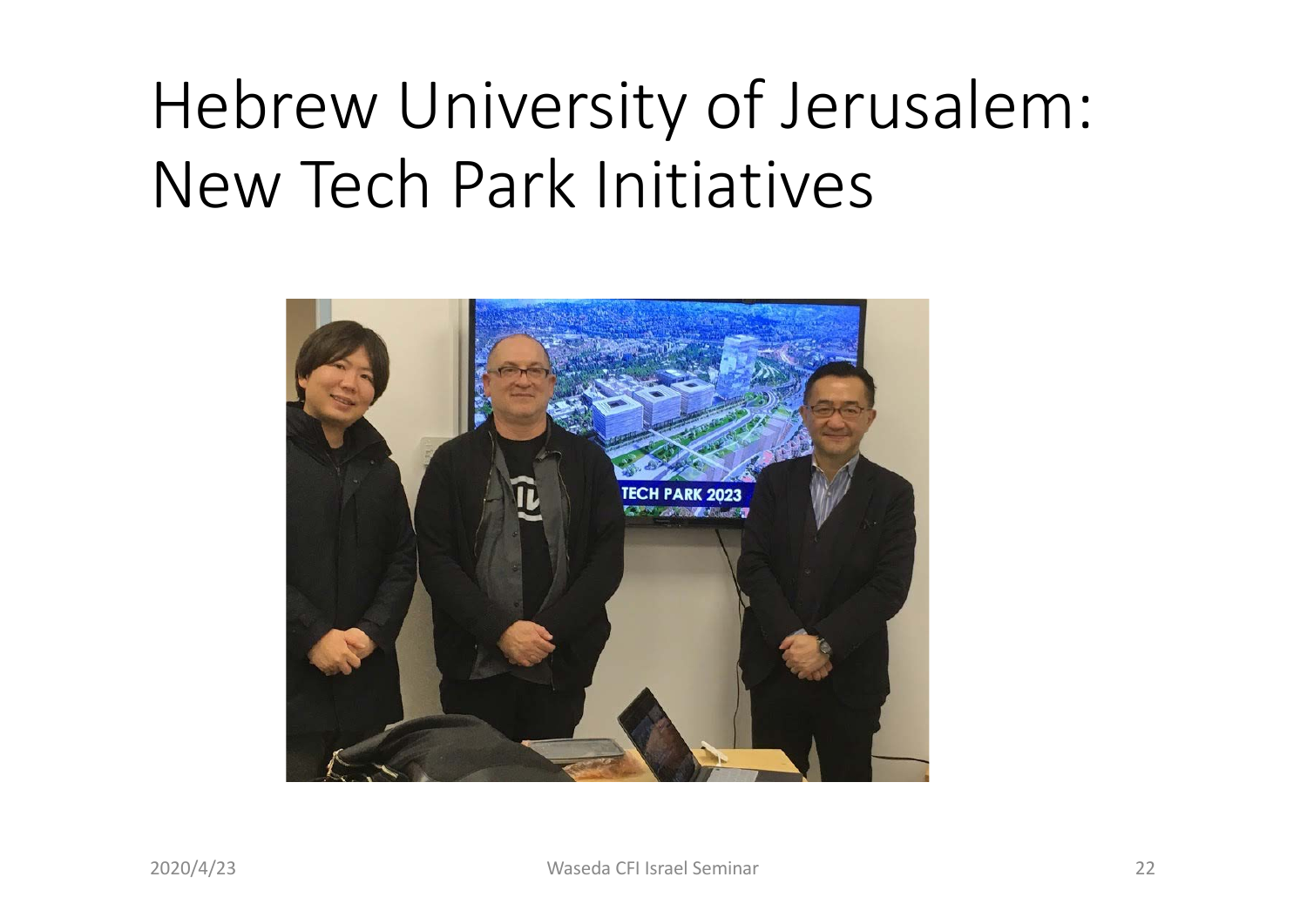# Capabilities of the Israeli Ecosystem

- Network capabilities
- Data accumulation and data analysis capabilities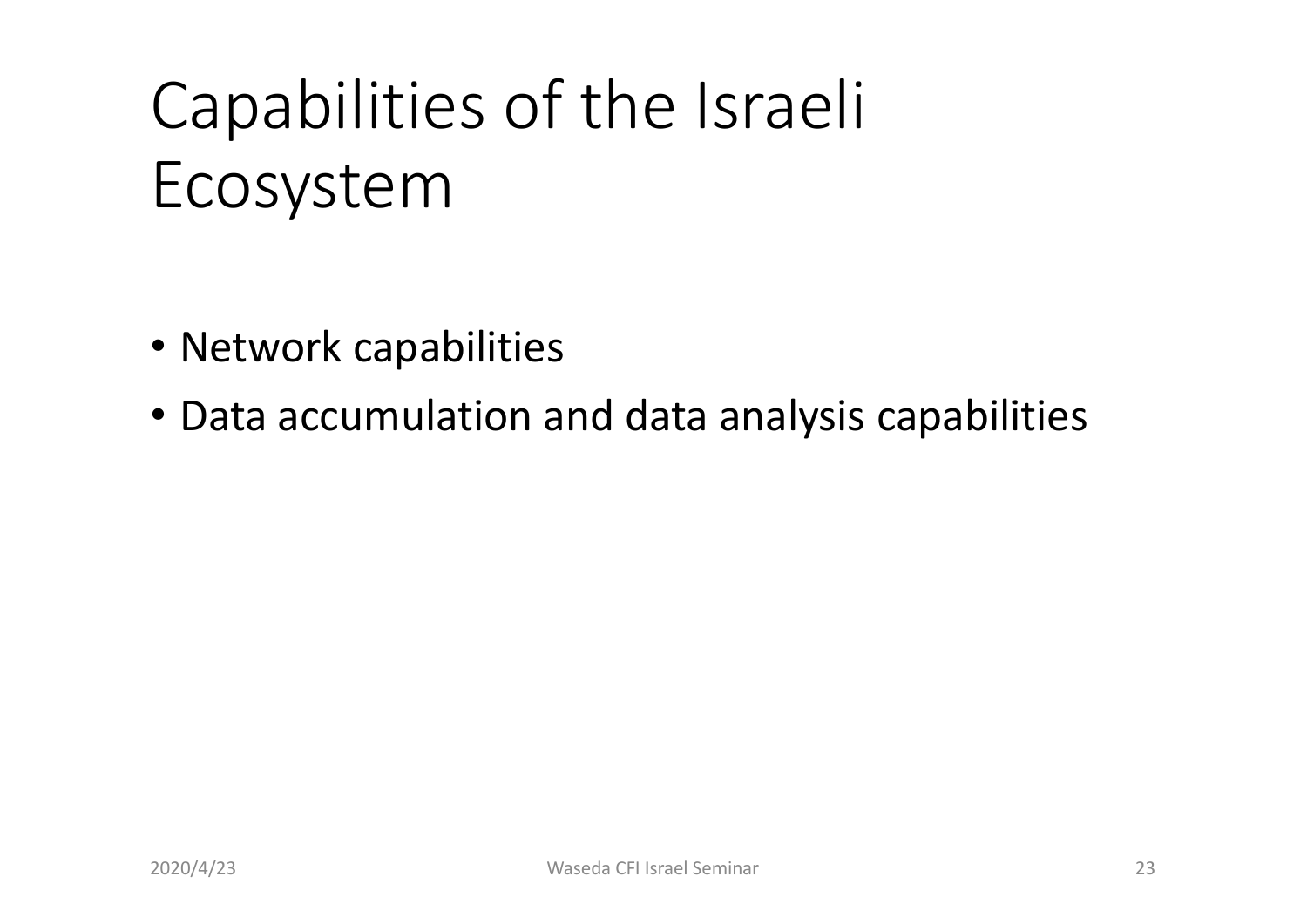# HMO: Big Data Usage

MaccabiTech, a subsidiary of Maccabi Health Services (HMO)

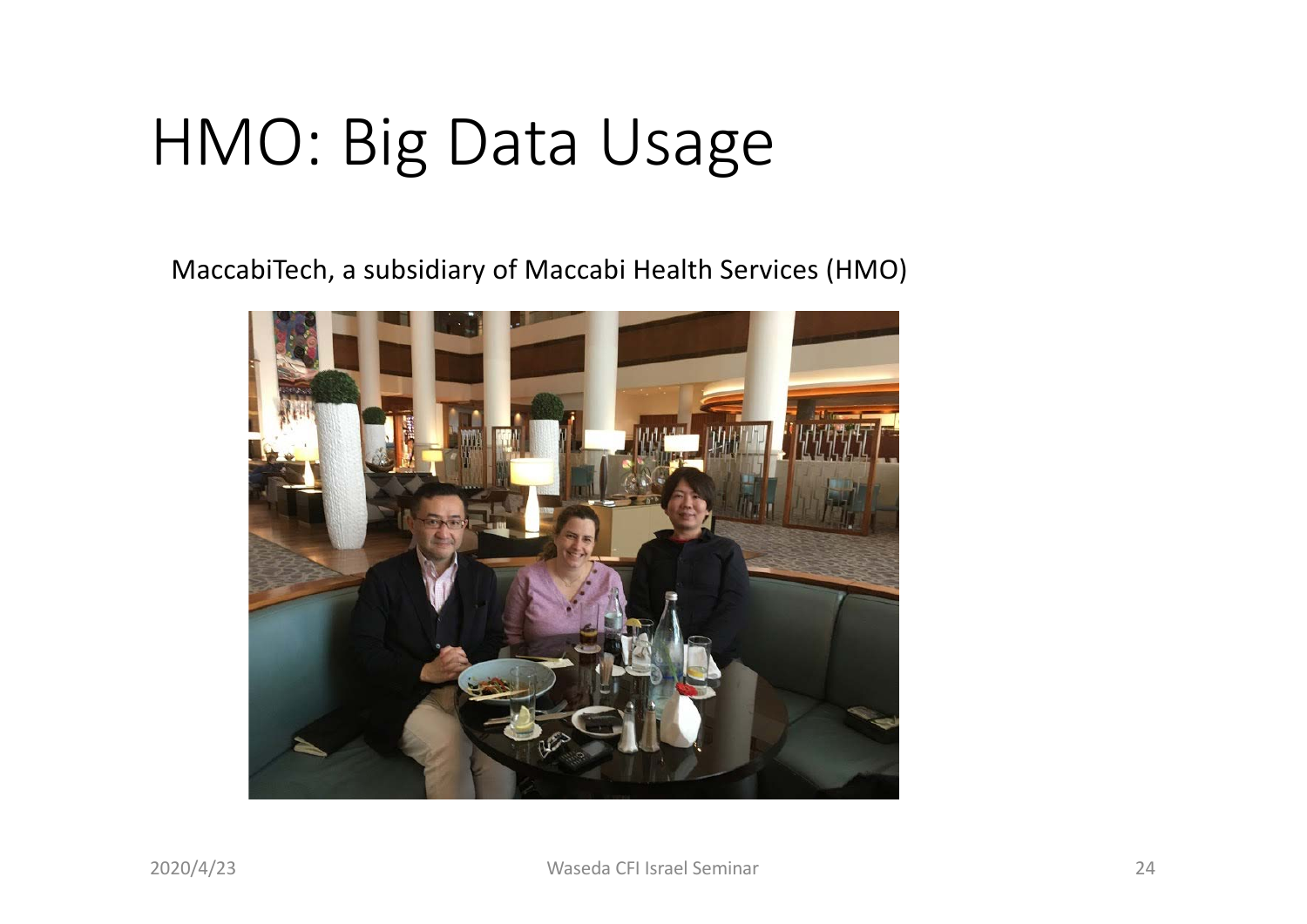# Capabilities of the Israeli Ecosystem

- Network capabilities
- Data accumulation and data analysis capabilities
- Relatively longer-term perspectives on economic value creation